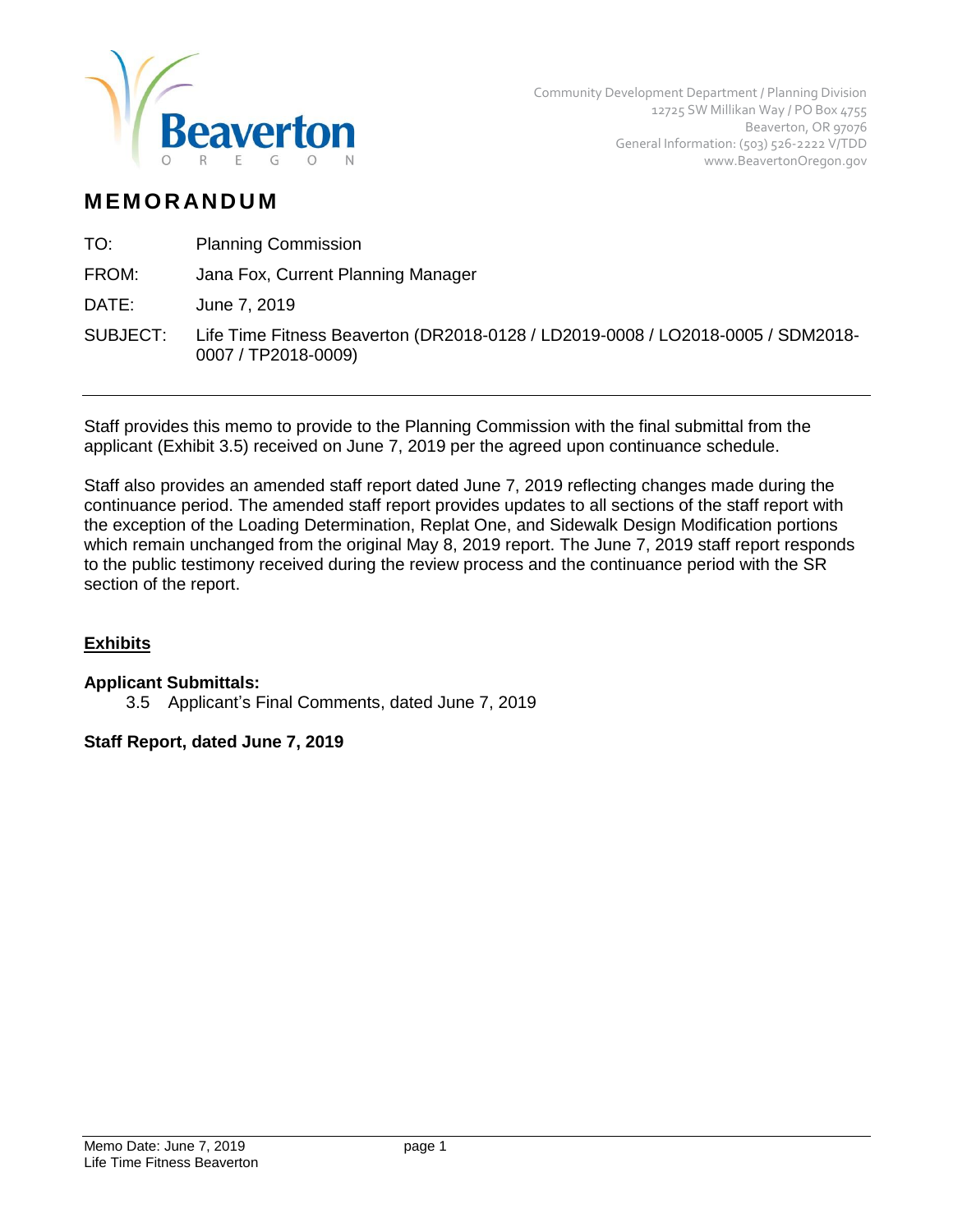



760 SW Ninth Ave., Suite 3000 Portland, OR 97205 T. 503.224.3380 F. 503.220.2480 www.stoel.com

> DANA L. KRAWCZUK D. 503.294.9218 dana.krawczuk@stoel.com

June 7, 2019

# **VIA EMAIL JFOX@BEAVERTONOREGON.GOV**

City of Beaverton Planning Commission c/o Jana Fox, Current Planning Manager P.O. Box 4755 Beaverton, OR 97076-4755

### **Re: Life Time Fitness (ADJ2018-0006 / DR 2018-0128 / LD2019-0008 / LO2018-0005 / SDM2018-0007 / TP2018-0009) Final Argument**

Dear Commissioners:

My office represents LTF Real Estate Company, Inc. ("Life Time") in connection with the above-referenced application. The Planning Commission held a public hearing regarding Life Time's application on May 15, 2019. Following the hearing, the public record was left open to allow interested parties to submit additional testimony and evidence. The initial open record period concluded on May 29, 2019. Interested parties were then given until June 5, 2019 to respond to testimony or evidence submitted during the initial open record period (May 15-May 29). After the conclusion of the rebuttal period, Life Time was given an opportunity to submit a final argument. This letter is Life Time's final testimony; no new evidence is provided.

The purpose of this letter is two-fold. First, this letter provides a summary list of concerns that were raised in public testimony and directs the Commission to Life Time's response to those concerns. Second, this letter responds to new arguments raised by E. Michael Connors, on behalf of Beaverton Business Owners, LLC, in a letter dated June 5, 2019.

### **A. Summary of Public Comment and Response**

Certain concerns were raised in public testimony throughout the open record period. Life Time responded to these concerns in two letters from this office, appendices to those letters, and memoranda from David Evans and Associates, Inc. ("DEA") submitted on May 29, 2019 and June 5, 2019. None of these issues are a basis for denying Life Time's application. To avoid duplication, the following table identifies for the Commission the materials in which Life Time has responded to these concerns.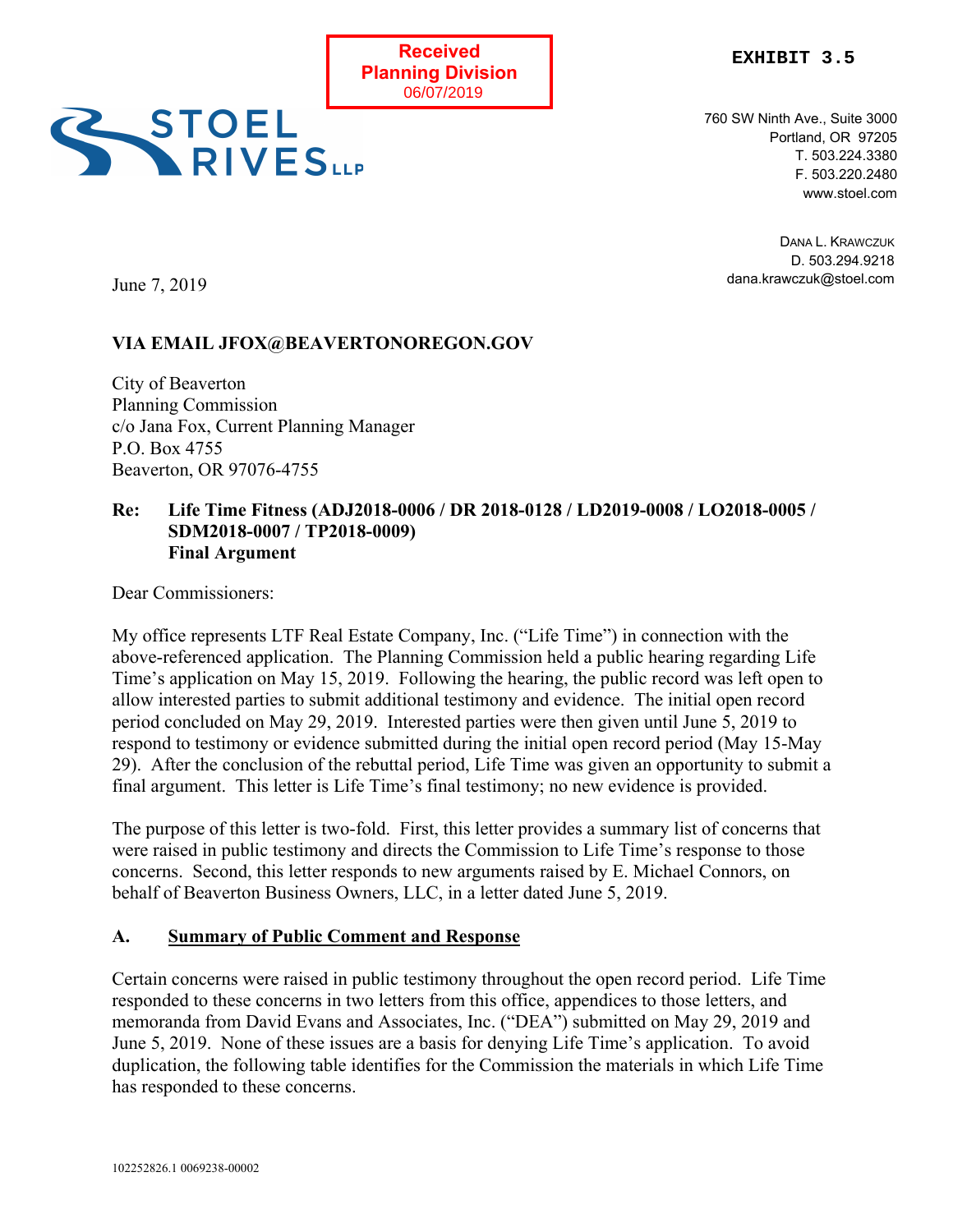| <b>Issue:</b>          | <b>Exhibit</b> | <b>Life Time Response:</b>                        |
|------------------------|----------------|---------------------------------------------------|
| Height Adjustment.     | 3.3            | Krawczuk Letter (May 29, 2019), pp. 1-3           |
|                        |                | Appendix A – Perspective Views                    |
|                        |                | Appendix $B - Elevations$                         |
|                        | 3.4            | Krawczuk Letter (June 5, 2019), p. 2              |
| Maximum Height         | 3.3            | Krawczuk Letter (May 29, 2019), p. 4              |
|                        |                | Appendix $C -$ Sheet C154                         |
| Pedestrian Orientation | 3.3            | Krawczuk Letter (May 29, 2019), pp. 1-3           |
|                        |                | Appendix $A$ – Perspective Views                  |
|                        |                | Appendix B – Elevations                           |
|                        | 3.4            | Krawczuk Letter (June 5, 2019), pp. 2-3           |
| Outdoor Pool Use       | 3.3            | Krawczuk Letter (June 5, 2019), pp. 5-7           |
|                        | 3.4            | Krawczuk Letter (May 29, 2019), pp. 4-5           |
| Traffic                |                |                                                   |
| a. 2007 Traffic        | 3.3            | DEA Memorandum, Response to Transportation Issues |
| Study                  |                | Raised in Testimony (May 29, 2019)                |
|                        | 3.4            | Krawczuk Letter (June 5, 2019), pp. 3-4           |
| b. Effect of Project   | 3.3            | DEA Memorandum, $TIA - Addendum$ #5: Change in    |
| Modifications          |                | <i>Use</i> (May 28, 2019)                         |
| c. Life Time Work      | 3.4            | DEA Memorandum, TIA - Addendum #6: Trip           |
|                        |                | Generation for Life Time Work (June 5, 2019)      |
| Open Space             | 3.3            | Krawczuk Letter (May 29, 2019), pp. 6-7           |
|                        |                | Appendix D – Open Space Areas                     |
| Scenic Viewshed        | 3.3            | Krawczuk Letter (May 29, 2019), p. 6              |
| Tree Removal Plan      | 3.3            | Krawczuk Letter (May 29, 2019), pp. 7-9           |
| Stormwater             | 3.3            | Krawczuk Letter (May 29, 2019), p. 10             |

### **B. Response to Connors Letter**

Mr. Connors raised a number of concerns in his letter to the Commission dated June 5, 2019. Life Time's prior submissions respond to the substantial majority of Mr. Connors' comments, and those responses are identified in the table in the previous section. This section provides additional clarification regarding certain issues and responds to new arguments raised in Mr. Connors' June 5th letter.

### **1. Project Modifications**

Mr. Connors argues that an additional public hearing is required, or that the Commission should deny Life Time's application, because Life Time has proposed modifications to the project.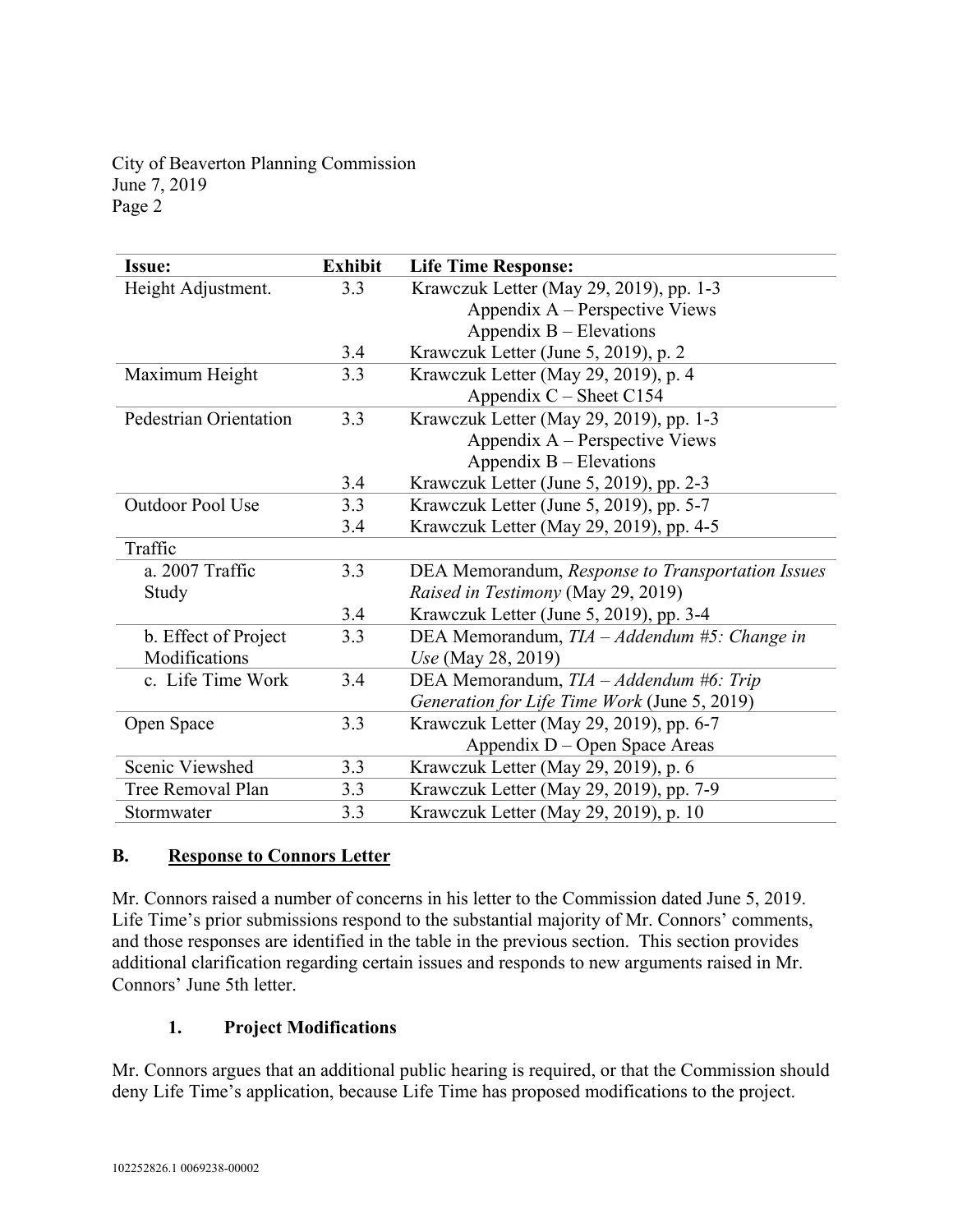Connors Letter, p. 1 (June 5, 2019). All the proposed modifications to Life Time's project are in direct response to comments from the Commissioners and the public. The public had one week to comment on the changes to the project and, indeed, Mr. Connors submitted comments on the modified project on his client's behalf. No parties' interests have been prejudiced by Life Time's proposed modifications, or the public testimony schedule announced by the Commission at the May 15th hearing. An additional hearing is not required.

# **2. Project Size**

Mr. Connors states that Life Time's project is "still too massive for this property and area." Connors Letter, p. 5 (June 5, 2019). Mr. Connors does not, however, identify any provision in the Beaverton Development Code ("BDC" or "Code") to support this position. Life Time's project complies with all applicable approval criteria. To be relevant, comments must be directed at approval criteria. Because Mr. Connors' comments regarding the size of the project are not directed at approval criteria, they should be disregarded.

# **3. Outdoor Swimming Pool**

Mr. Connors argues that Code Section 20.10.40 prohibits Life Time's outdoor pools, because Section 20.10.40 requires activities in the Commercial Corridor (CC) zoning district to be conducted "wholly within an enclosed structure." BDC 20.[1](#page-3-0)0.40.1.<sup>1</sup> Contrary to Mr. Connors' arguments, and for the following reasons, Section 20.10.40 does *not* bar approval of Life Time's outdoor pools.

# **i. Section 20.10.40 creates ambiguity in the Code.**

Mr. Connors correctly states that a development code that is unambiguous must be interpreted according to its plain language. Connors Letter, p. 4 (June 5, 2019). In this case, however, Section 20.10.40 creates two ambiguities that require interpretation in accordance with the City's Code.

First, the parties disagree on the meaning of "enclosed structure." Mr. Connors appears to assume that "enclosed structure" means a building with a roof. *See* Connors Letter, p. 3 (June 5, 2019). Because Life Time's proposed outdoor pools are not covered by a roof, Mr. Connors concludes that the pools are not within an "enclosed structure." "Enclosed structure" is not

<span id="page-3-0"></span><sup>&</sup>lt;sup>1</sup> Section 20.10.40 applies to uses in the CC zoning district. However, Sections 20.10.30 and 20.10.35 likewise require that activities in the Neighborhood Service (NS) and Community Service (CS) zoning districts be conducted "wholly within an enclosed structure[.]"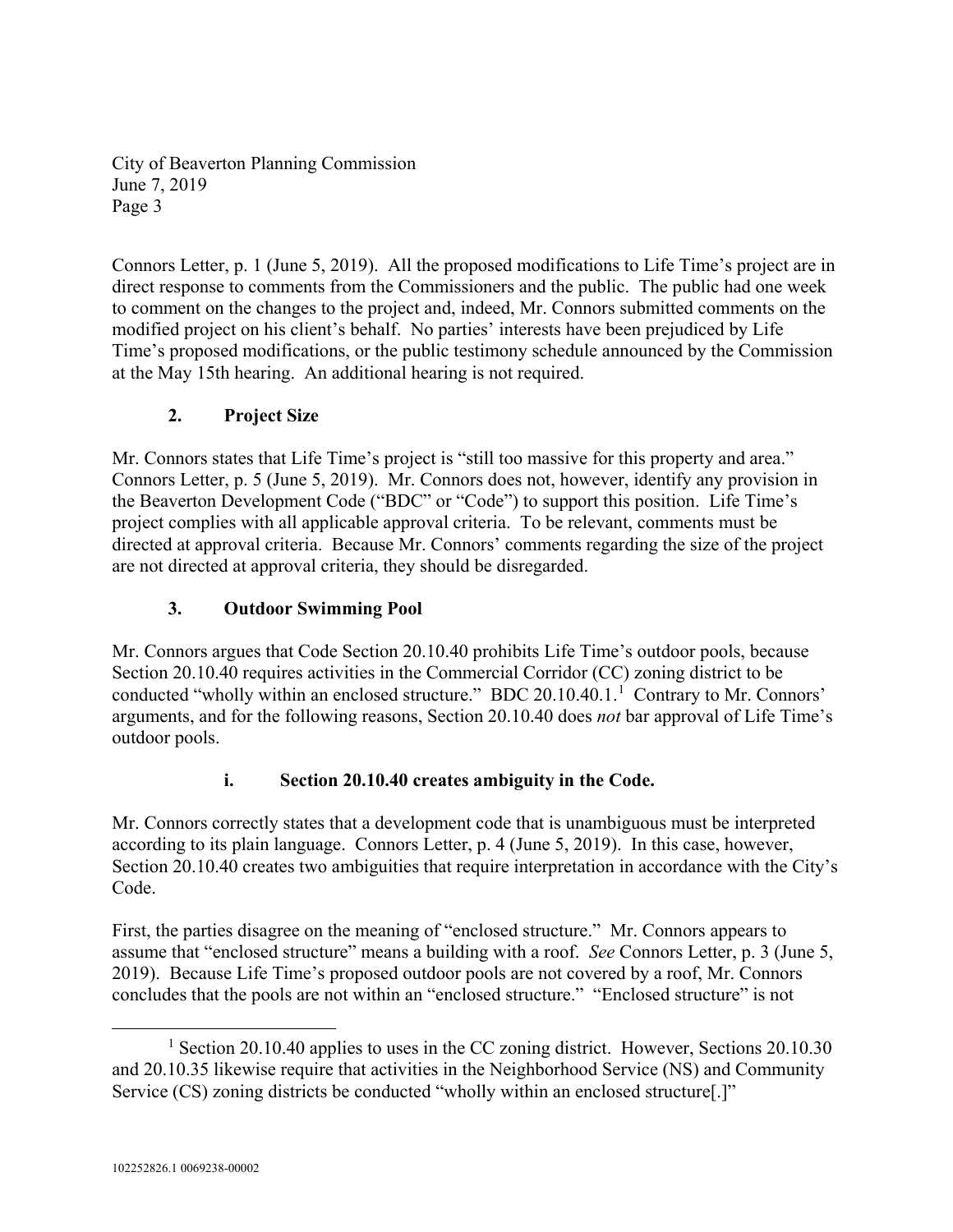defined in the Code. As described in our earlier testimony, based the dictionary definition of "enclosed" and the Code definition of "structure," Life Time's outdoor pools *are* wholly within an enclosed structure because they are surrounded by retaining walls, the exterior walls of the fitness facility, and six-foot decorative metal fencing. Krawczuk Letter (June 5, 2019), p. 6-7.

Second, Code Sections 20.10.40 and 20.10.20(23) create a clear conflict regarding whether outdoor recreational uses are allowed in Commercial zoning districts. Section 20.10.20(23) allows Recreational Facilities in the Commercial zoning districts. Recreational Facilities are facilities "that are intended to provide amusement to the user, with limited allowance for spectators." BDC Ch. 90. The "**use includes, but is not limited to** theaters, health clubs, **golf courses, non-motorized bicycle tracks, skateboard parks, swimming clubs or pools, tennis or handball or racquet clubs**, bowling alleys, dance halls, skating rinks, indoor soccer fields, laser tag, **paintball, or other similar uses**." *Id.*

Sections 20.10.30, 20.10.35, and 20.10.40 require activities in the CC, NS, and CS zoning districts to be "conducted wholly within an enclosed structure." If Mr. Connors' interpretation of "enclosed structure" is applied, such that "enclosed structure" means a building with a roof, a golf course could never be "conducted wholly within an enclosed structure." Therefore, under Mr. Connors' interpretation of "enclosed structure," Sections 20.10.30, 20.10.35 and 20.10.40 would prohibit a golf course in the CC, NS, and CS zoning districts, even though Section 20.10.20(23) says that golf courses are allowed. This is a conflict that creates ambiguity.

# **ii.** *Even if* **"enclosed structure" is interpreted to mean a building with a roof, Section 20.10.40 does not prohibit outdoor pools.**

Because it is unclear in what manner Section 20.10.40 applies to outdoor Recreational Facilities, the Code requires Section 20.10.40 to:

> be interpreted reasonably, reading questioned regulations in relation to other sections such that an interpretation most fully effectuates the intent and purpose of the regulations.

# BDC 10.20.6.C.

We explained in our earlier testimony that Sections 20.10.30, 20.10.35, and 20.10.40 of the Code do not prohibit outdoor activities that are expressly authorized uses in the NS, CS, and CC zoning districts. *See* Krawczuk Letter, pp. 4–5 (May 29, 2019). We explained that Code Sections 20.10.30, 20.10.35, and 20.10.40 prohibit only outdoor *activities* that are not expressly authorized uses in those districts. For example, although automotive service uses are permitted in the CC, NS, and CS districts, outdoor activities associated with automotive services that are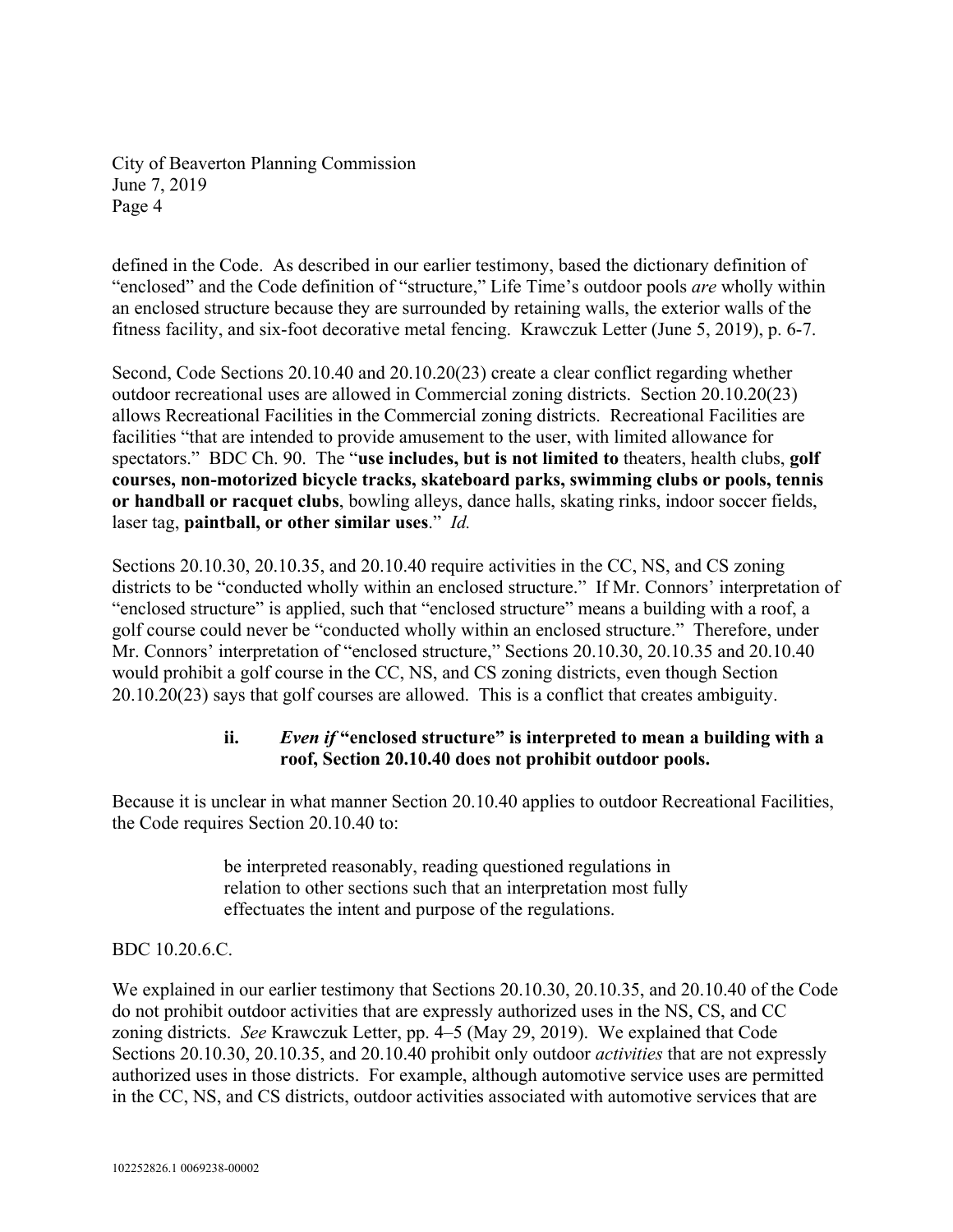not "wholly within an enclosed structure" are not allowed. By contrast, uses such as outdoor pools, golf courses, and skateparks, which are characterized by their outdoor exposure and are permitted in the CC, NS, and CS districts, are allowed.

One of the bases for our conclusion was that certain Recreational Facilities, such as golf courses, involve inherently outdoor activities, and therefore could not be modified or tailored to satisfy the "enclosed structure" requirement. Be that as it may, Mr. Connors argued that pools do not fall into this category, because pools may be outdoor *or* indoor. Connors Letter, p. 5 (June 5, 2019).

Mr. Connors's argument essentially rewrites the definition of "Recreational Facilities" to include only "*indoor* swimming clubs or pools." The Code defines Recreational Facilities to include "swimming clubs and pools." BDC Ch. 90. If only indoor pools were allowed, then the Code would say that. This is precisely what is done for soccer fields. The Code defines Recreational Facilities to include "indoor soccer fields"—not "soccer fields." If the drafters intended to include both indoor and outdoor soccer fields, they would have defined Recreational Facilities to include "soccer fields." Likewise, the drafters would not have defined Recreational Facilities to include "swimming clubs or pools" if they only intended to allow indoor pools.

# **iii.** *In the alternative***, even if Section 20.10.40 requires outdoor pools to be wholly within an "enclosed structure," Life Time's outdoor pools satisfy that requirement.**

Finally, even if Section 20.10.40 is interpreted to apply to Recreational Facilities that are necessarily outdoors, Life Time's outdoor pools may be approved because they are wholly within an "enclosed structure."

Given the disagreement regarding the meaning of the term "enclosed structure," it is appropriate to rely on definitions in the Code and in the dictionary. *See* BDC 10.20.6. We explained in our prior testimony that "enclosed" is defined to mean "to close in," "surround," or "to fence off or in order to appropriate to individual use." Krawczuk Letter, p. 7 (June 5, 2019). "Structure" is defined in the Code to mean "[a]nything which is constructed, erected or built and located on or under the ground, or attached to something fixed to the ground." *Id.* Based on these definitions, Life Time's outdoor pools are within a wholly enclosed structure. The proposed outdoor pools are "closed in or fenced off" on all sides. Specifically, the outdoor pools are surrounded by retaining walls, the exterior walls of the fitness facility, and six-foot decorative metal fencing, which qualify as a structure. Thus, the pools satisfy Section 20.10.40.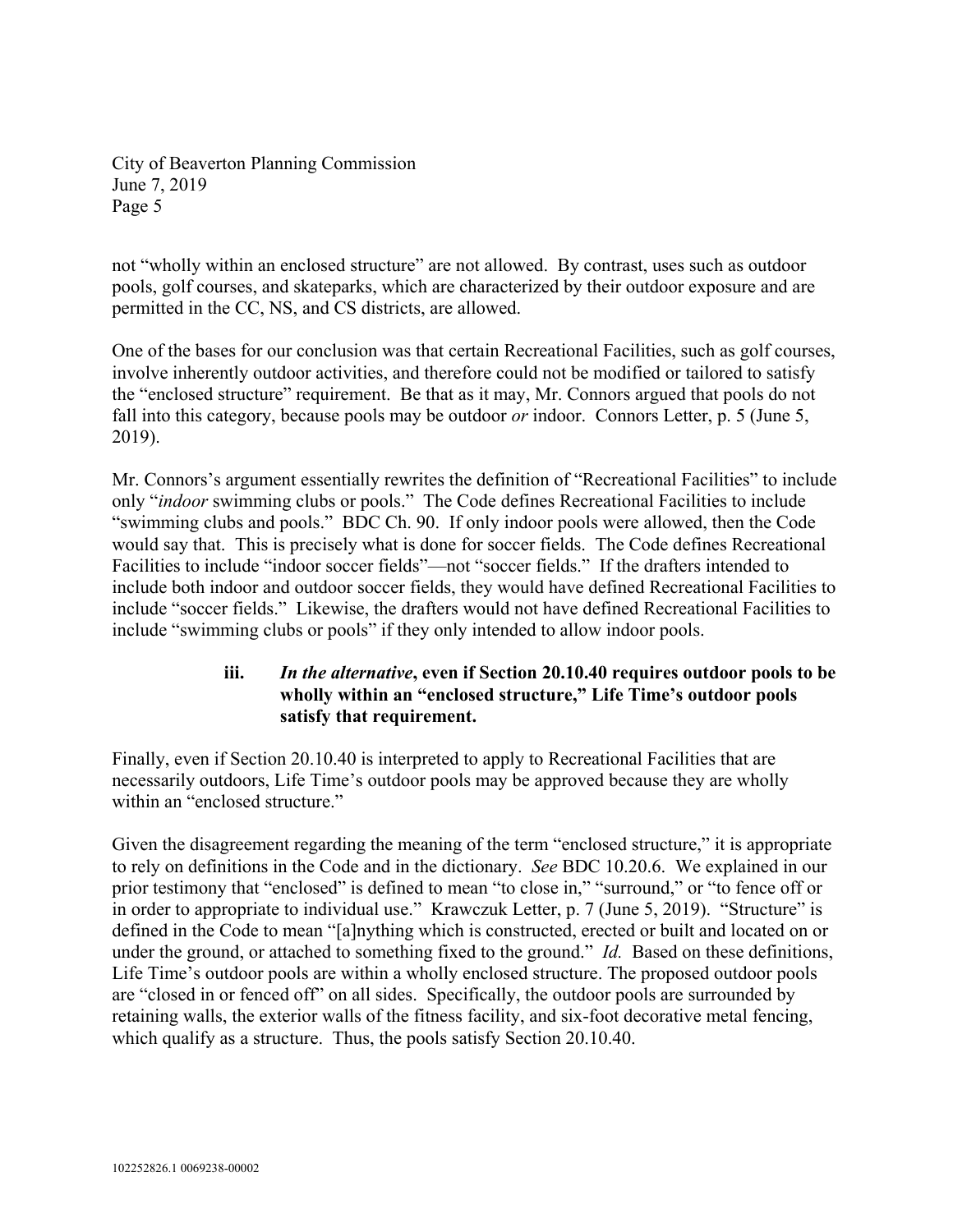### **3. Open Space**

As a threshold matter, it is important to reiterate that Condition 43 to the Sunset Station and Barnes Road PUD states clearly that open space dedication requirements are triggered "at the time of development of residential uses[.]" (Emphasis added.) Life Time's development is not residential, and therefore does not trigger the PUD's open space dedication requirements. Accordingly, any testimony about compliance with the PUD's open space dedication should be disregarded.

Although Life Time's project is not required to provide open space, pursuant to the PUD's conditions of approval, Life Time endeavored to be responsive to testimony related to open space by explaining that at the time open space dedications are required, it is feasible for the PUD to comply with the condition of approval. In Life Time's May 29 submission to the Commission, Life Time included a map showing potential dedications of open space for the Sunset Station and Barnes Road PUD. *See* Krawczuk Letter, Appendix D (May 29, 2019). The map was provided to Life Time by the planners who are handling J. Peterkort and Company's development of the PUD and was intended to illustrate areas of intended open space dedication by J. Peterkort and Company.

Mr. Connors argues that the map is inadequate to demonstrate the feasibility of satisfying the open space requirements for the PUD, because a portion of the areas shown on the map are outside the borders of the PUD. As an initial matter, the PUD does not expressly require that open space areas be inside, as opposed to contiguous with, the PUD. However, even if open space areas *were* required to be located within the borders of the PUD, there is sufficient undeveloped area in the PUD to satisfy the PUD's open space requirements.

Finally, we note that Life Time is providing a generous pedestrian plaza, with pedestrian amenities including water features, planter benches, and covered trellises, at the corner of SW Barnes Road and SW Cedar Hills Boulevard. Although this area does not count towards the Code's "open space" requirements because it is not permanently dedicated, it nonetheless provides pedestrian open space benefits.

### **4. Traffic**

Mr. Connors included as an exhibit to his testimony a memorandum from Kittelson & Associates ("Kittelson") dated June 5, 2019. With the exception of one issue, which is discussed below, Life Time has responded to all the relevant traffic-related issues raised in Mr. Connors' letter and Kittelson's memorandum. These responsive submissions are identified in the table in the previous section.